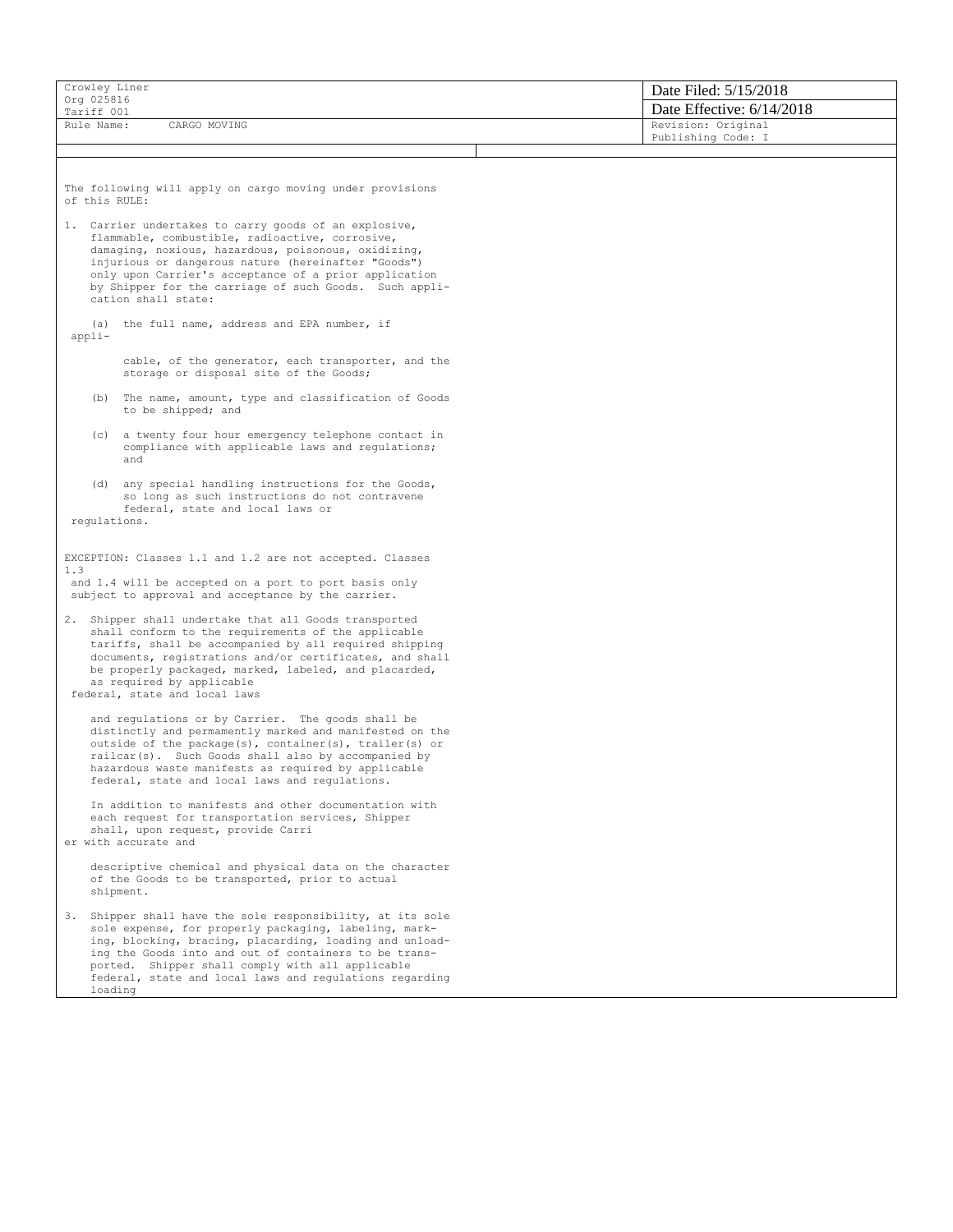|                                                                           |                                                                                                                                                                                                                                                                                                                                                                                                           |                                                                                                                                                                                                                                                                                                                                                                                                                |  | Page: 2 |  |
|---------------------------------------------------------------------------|-----------------------------------------------------------------------------------------------------------------------------------------------------------------------------------------------------------------------------------------------------------------------------------------------------------------------------------------------------------------------------------------------------------|----------------------------------------------------------------------------------------------------------------------------------------------------------------------------------------------------------------------------------------------------------------------------------------------------------------------------------------------------------------------------------------------------------------|--|---------|--|
|                                                                           |                                                                                                                                                                                                                                                                                                                                                                                                           |                                                                                                                                                                                                                                                                                                                                                                                                                |  |         |  |
|                                                                           |                                                                                                                                                                                                                                                                                                                                                                                                           |                                                                                                                                                                                                                                                                                                                                                                                                                |  |         |  |
|                                                                           |                                                                                                                                                                                                                                                                                                                                                                                                           |                                                                                                                                                                                                                                                                                                                                                                                                                |  |         |  |
| , unloading and handling of the Goods. Shipper                            |                                                                                                                                                                                                                                                                                                                                                                                                           |                                                                                                                                                                                                                                                                                                                                                                                                                |  |         |  |
|                                                                           |                                                                                                                                                                                                                                                                                                                                                                                                           | shall not load or unload Goods on Carrier's property,<br>except when a separate agreement for such activity<br>has been executed by Carrier and Shipper. Carrier<br>shall advise Shipper or any defects in packaging,<br>labeling, marking, blocking, bracing, placarding,<br>loading or unloading the Goods of which it is aware,<br>provided, that Carrier has no obligation to inspect<br>for such defects. |  |         |  |
| 4. Carrier is a transporter only. In no event will<br>Carrier ever take s |                                                                                                                                                                                                                                                                                                                                                                                                           |                                                                                                                                                                                                                                                                                                                                                                                                                |  |         |  |
|                                                                           |                                                                                                                                                                                                                                                                                                                                                                                                           | uch action as would expose Carrier                                                                                                                                                                                                                                                                                                                                                                             |  |         |  |
|                                                                           |                                                                                                                                                                                                                                                                                                                                                                                                           | to liability as a generator or an operator of a storage<br>or disposal facility under applicable federal, state<br>and local laws and regulations. Therefore, Shipper<br>warrants as follows:                                                                                                                                                                                                                  |  |         |  |
|                                                                           | (a)                                                                                                                                                                                                                                                                                                                                                                                                       | that is authorized to enter into contracts with<br>other companies or governmental agencies to store<br>or dispose of Goods at storage or disposal sites<br>owned and/or operated either by Shipper or by<br>other storage or disposal systems;                                                                                                                                                                |  |         |  |
|                                                                           | (b)                                                                                                                                                                                                                                                                                                                                                                                                       | that<br>it has arranged for storage or disposal of                                                                                                                                                                                                                                                                                                                                                             |  |         |  |
|                                                                           |                                                                                                                                                                                                                                                                                                                                                                                                           | the Goods in accordance with all applicable<br>federal, state and local laws and regulations,<br>and that Carrier has no obligation or responsi-<br>bility to arrange for storage or disposal of<br>Goods contained in any shipment;                                                                                                                                                                           |  |         |  |
|                                                                           |                                                                                                                                                                                                                                                                                                                                                                                                           | (c) that the facilities it has selected, in its sole<br>discretion, for storage or disposal of the Goods<br>("Designated Facilities") are permitted storage<br>or disposal facilities under all applicable                                                                                                                                                                                                     |  |         |  |
| fed-                                                                      |                                                                                                                                                                                                                                                                                                                                                                                                           |                                                                                                                                                                                                                                                                                                                                                                                                                |  |         |  |
|                                                                           |                                                                                                                                                                                                                                                                                                                                                                                                           | eral, state and local laws and regulations, and<br>that Carrier has no obligation or responsibility<br>to select or approve the Designated Facilities;<br>and                                                                                                                                                                                                                                                  |  |         |  |
|                                                                           | (d)                                                                                                                                                                                                                                                                                                                                                                                                       | that it has and will maintain in effect all appli-<br>cable federal, state or local permits and licenses<br>required to operate Shipper's Designated Facili-<br>ties, and when delivery is to a Designated Facili-<br>ty not owned or operated by Shipper, that it has                                                                                                                                         |  |         |  |
|                                                                           |                                                                                                                                                                                                                                                                                                                                                                                                           | selected such Designated Facility based on the                                                                                                                                                                                                                                                                                                                                                                 |  |         |  |
|                                                                           |                                                                                                                                                                                                                                                                                                                                                                                                           | fact that such Designated Facility has in effect<br>all applicable federal, state and local permits<br>and licenses required for operation.                                                                                                                                                                                                                                                                    |  |         |  |
|                                                                           | 5. If Carrier is unable to deliver the Goods to the Desig-<br>nated Facility, or to an alternate facility, if one has<br>been designated by Shipper in the manifest and an emer-<br>gency prevents delivery of the Goods to the primary De-<br>signated Facility, Shipper must either designate<br>another facility or instrct Ca<br>rrier to return the                                                  |                                                                                                                                                                                                                                                                                                                                                                                                                |  |         |  |
|                                                                           | Goods. Shipper warrants that any alternate facility<br>it may designate satisfies all the terms of Paragraph<br>4, above. Shipper shall be liable for all costs<br>incurred by Carrier in delivering the Goods to the<br>alternate facility or in returning the Goods to<br>shipper. Shipper shall issue a new manifest for the<br>alternate facility, as required by applicable laws and<br>regulations. |                                                                                                                                                                                                                                                                                                                                                                                                                |  |         |  |